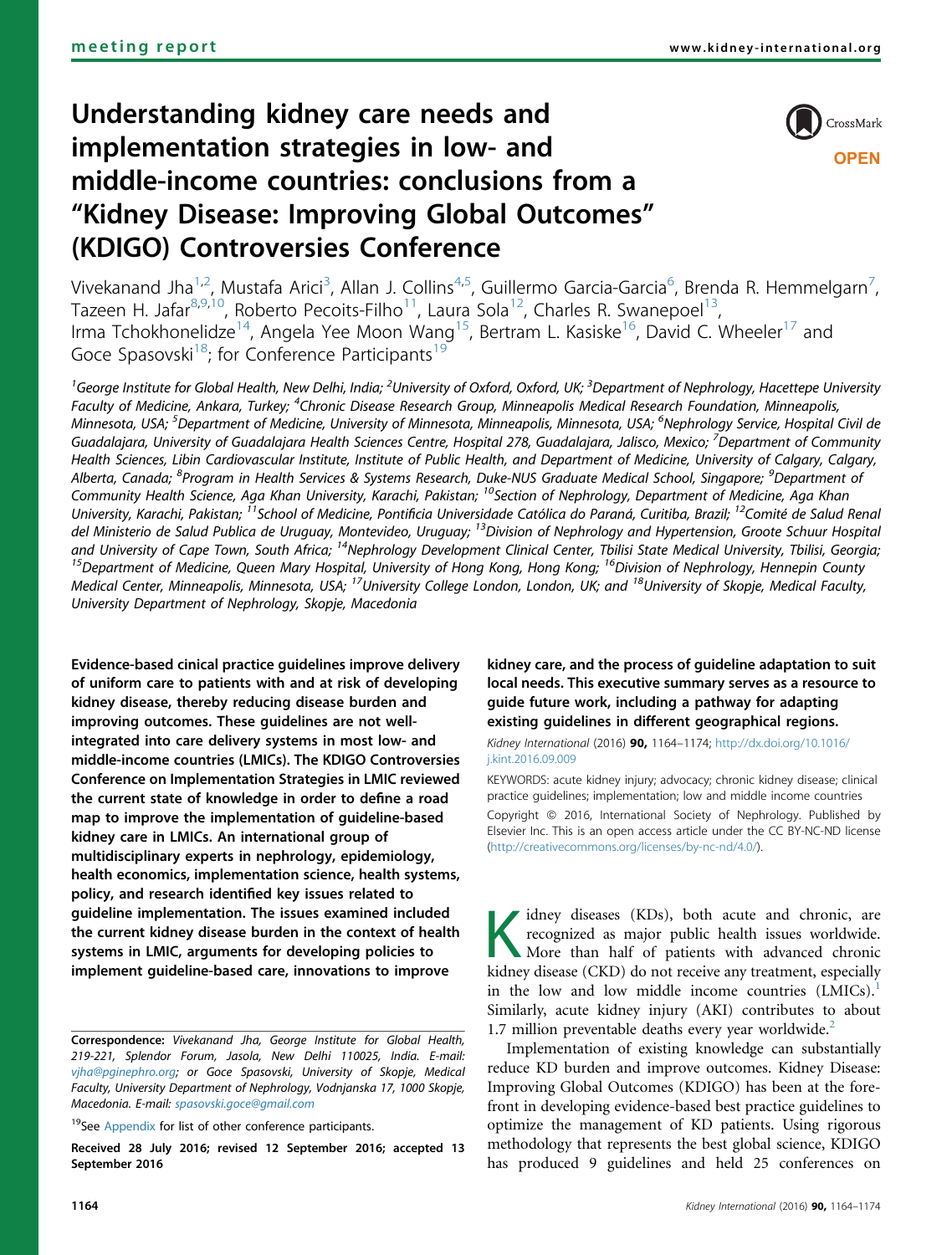important issues in KDs and their treatment. The KDIGO guidelines have been adapted and/or adopted by several professional organizations, and disseminated through publications, seminars, webinars, symposia, and in digital format. Thus, KDIGO aims at providing the highest level of guidelinebased care that can be adapted for local needs and models of care, including in the presence of resource limitations.

Over time, it has become apparent that these guidelines are not well-integrated into routine care in the LMICs. To achieve an international, multidisciplinary, transparent, and unbiased analysis, KDIGO brought together experts from around the world to a Controversies Conference in Bangkok, Thailand, in June 2015 to identify means to overcome the barriers to improved nephrology care in resource-constrained settings.

#### CONFERENCE METHODS AND PARTICIPANTS

Drs. Vivekanand Jha (George Institute for Global Health, New Delhi, India) and Goce Spasovski (University of Skopje, Skopje, Macedonia) co-chaired this conference. The objectives were to: (i) develop and deliver arguments for policies to implement guideline-based care; (ii) summarize the current state of knowledge on health systems and KD burden in LMICs; (iii) discuss the technological and manpower restructuring innovations needed to improve guideline-based delivery of kidney care; and (iv) assess requirements to develop resource-sensitive guidelines by understanding the barriers and facilitators of guideline implementation. The overall aim of this conference was to propose approaches to help facilitate implementation of evidence-based clinical practice guidelines for the care of patients with KD in LMICs. To this end, consensus was achieved on the recommended action plans based on plenary presentations and discussions at themeeting, narrative literature reviews, and deliberations on a series of questions defined in advance of the meeting.

The conference included experts in nephrology, epidemiology, health economics, implementation science, health systems, policy, and research. Participants worked in breakout groups to review strategies and develop recommendations for advancing models of care and research in the LMIC setting. Conference details can be found at [http://kdigo.org/](http://kdigo.org/home/conferences/implementation-strategies/) [home/conferences/implementation-strategies/](http://kdigo.org/home/conferences/implementation-strategies/).

#### SETTING THE STAGE

Demographic and disease transitions in LMICs have produced a growing burden of KD. Persisting public health issues such as inadequate sanitation, lack of safe drinking water, suboptimal infection control and reproductive health, and environmental hazards continue to generate a large and preventable burden of AKI and CKD.<sup>3</sup> Increasing urbanization, lifestyle and dietary changes have brought on an escalating burden of noncommunicable diseases (NCDs), which increases the risk of  $CKD$  (Figure 1).<sup>4</sup> Malnutrition affects serum creatinine, interfering with its role as a diagnostic marker. Maternal malnutrition may result in low–birth weight neonates, which imposes a lifetime risk of developing diabetes, hypertension, and CKD.<sup>[5](#page-9-0)</sup>

Health care systems in LMICs often exhibit a lack of evidence-based policy, mismatch between disease burden and



Figure 1 | Interaction of traditional and nontraditional risk factors in the epidemiology of CKD.

care provisions, shortage and maldistribution of care providers, absence of organized primary care, fragmentation and disparities in access and quality, and reliance on unproven therapies. The high cost of treatment, combined with lack of reliable social security, results in out-of-pocket payments, pushing families into poverty.

### DEVELOPING AND DELIVERING ARGUMENTS FOR IMPROVED HEALTH POLICIES TO IMPLEMENT GUIDELINE-BASED CARE

Most LMICs have prioritized spending the limited funds available for health care to combat malnutrition, prevent infectious diseases, and improve reproductive health, as articulated in the Millennium Development Goals established by the United Nations (UN) [\(https://www.un.org/mill](https://www.un.org/millenniumgoals/) [enniumgoals/](https://www.un.org/millenniumgoals/)). Most countries made substantial progress, and earlier this year, the UN announced a new Sustainable Development agenda. In setting up the Sustainable Development Goal (SDG) targets, the UN panel took into account the rising global burden of premature deaths and disabilities due to NCDs. The new health-related SDG includes reducing by one-third premature mortality due to NCDs through prevention and treatment ([http://www.un.org/](http://www.un.org/sustainabledevelopment/health/) [sustainabledevelopment/health/\)](http://www.un.org/sustainabledevelopment/health/). The SDG 3.8 calls for achievement of universal health coverage, including financial risk protection; access to quality essential health care services; and access to safe, effective, quality, and affordable essential medicines for all, making prevention/treatment of AKI and CKD progression a complementary goal rather than a competing one, while combating malnutrition and infections for overall health care improvement in LMICs.

NCDs are currently the driving force of CKD throughout the world, with regional nephropathies such as infection-related glomerulonephritides and Mesoamerican, Balkan, and Chinese herbal nephropathies being important causes of CKD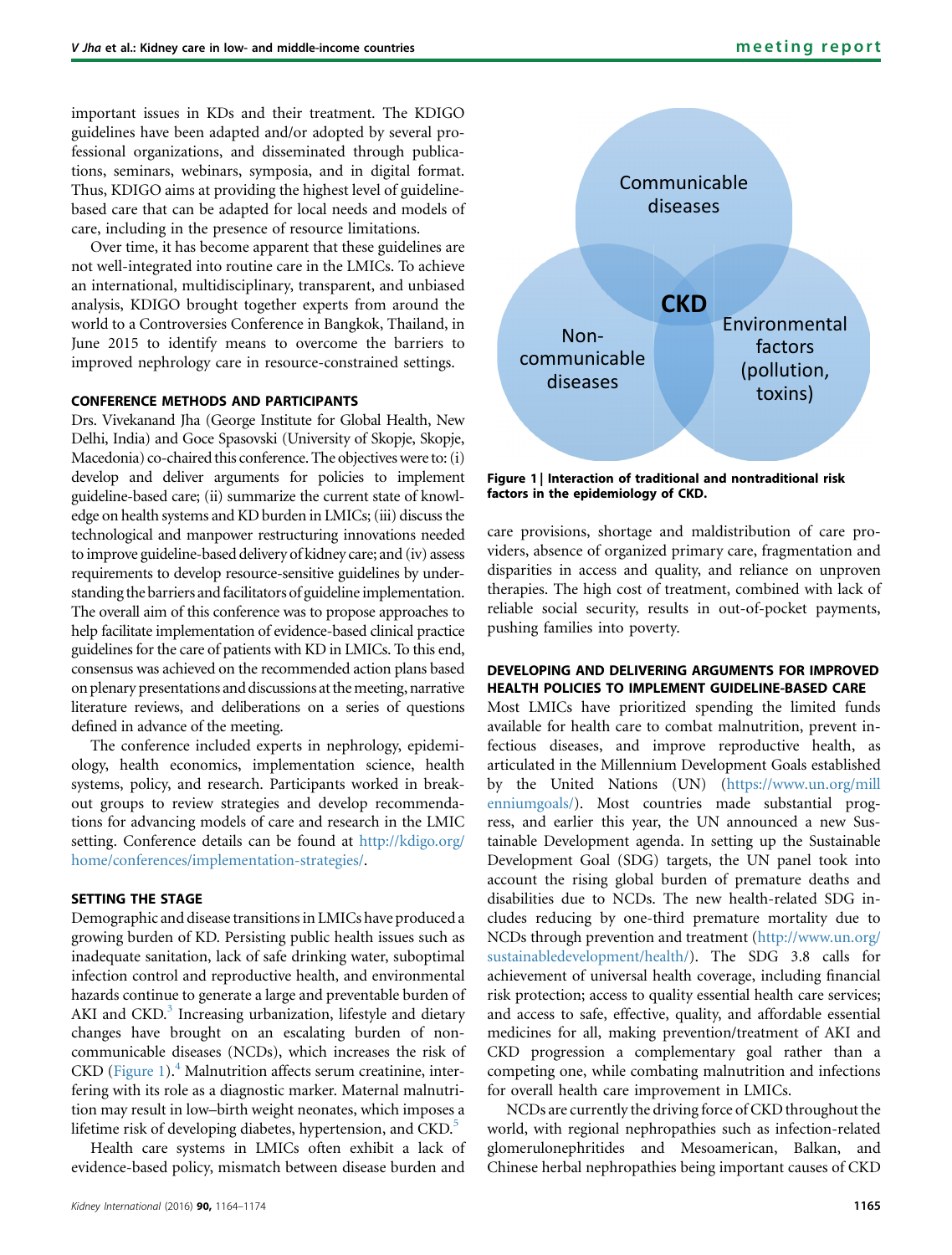in certain LMICs.<sup>[6](#page-9-0)</sup> Lack of awareness, failure to recognize early signs, and improper management contribute to CKD burden.<sup>7</sup>

Between 1990 and 2013, the global years of life lost and years lived with disability due to CKD rose by  $90\%$ <sup>[8](#page-9-0)</sup> and  $49.5\%$ respectively. A recent analysis revealed a higher agestandardized global prevalence of CKD in adults in LMICs (10.6% in men and 12.5% in women) than in high-income countries  $(8.6\%$  in men and 9.6% in women).<sup>[10](#page-9-0)</sup> The total number of adults with CKD worldwide was estimated to be 497.5 million, with 387.5 million in LMICs (Supplemental Figure  $S1$ ).<sup>[10](#page-9-0)</sup>

Despite its importance, KD lacks visibility. Faced with a rising burden of premature death and disability due to NCDs, many countries are developing strategies for the prevention and control of NCDs as suggested in the SDGs. Most, how-ever, do not specifically address KD in their programs.<sup>[11](#page-9-0)</sup> Decision-makers worldwide are unaware that a large part of the burden of adverse outcomes secondary to diabetes, hy-pertension, and obesity is through the development of KD.<sup>[12](#page-9-0)</sup> Expressing such burden and impact in terms of health care costs and disability (disability-adjusted life years) based on local or national statistics is important. If local information is not available, good-quality epidemiologic data, preferably from matched populations, should be used. Other stakeholders, including the target population that will benefit from intervention, governments, and potential allies should be defined. Any proposed initiative to target KD should be harmonized with existing or planned public health initia-tives.<sup>[11](#page-9-0)</sup> Unique forms of KD (e.g., CKD due to environmental factors or AKI secondary to herbs, toxins, or poor obstetric care) might require special initiatives. A health-economic analysis of the consequences of untreated disease is helpful. Countries that are implementing universal health care coverage stand to realize the most savings when CKD prevention programs are implemented early. Savings resulting from prevention can be used for more important public health needs rather than setting up expensive dialysis services. For example, a cost-benefit analysis of hypertensive patients at risk of CKD in Peru estimated the total cost savings from preventive interventions to be \$188 million over 5 years if dialysis is avoided. $13$  Prevention is the only recourse to save lives in countries where health care systems do not cover dialysis. The economic consequences of lost productivity, along with the recognition that better and earlier guidelinebased care is a less expensive alternative to disease progression should be presented to policy makers as an argument for guideline implementation.

The benefits of early screening, detection, treatment, and cost-effectiveness should be presented in the form of numbers needed to treat and savings accrued to the health care sys-tem.<sup>[14](#page-9-0)</sup> Studies from developed countries have demonstrated that NCD mortality and disease incidence can be reduced by 75% and 58%, respectively, through appropriate interventions.[15,16](#page-9-0) Objectives of prevention programs should be clearly stated and prioritized, based on local resources (Table 1).

## Table 1 | Possible targets for the advocacy initiative

- Recognize preventable deaths due to AKI in LMICs as a human rights issue
- Recognize CKD as an important cause of death and disability by national health authorities
- Include screening and management for AKI and CKD in existing or planned NCD and CD programs
- Reduce cardiovascular morbidity and mortality in those with CKD
- Retard progression of CKD and the need of RRT
- Increase government funding for CKD detection and prevention
- Increase access to RRT in an equitable and just manner
- Increase rates of organ donation and transplantation
- Establish a national ESRD registry

AKI, acute kidney injury; CD, communicable diseases; CKD, chronic kidney disease; ESRD, end-stage renal disease; LMICs, low- and middle-income countries; NCD, noncommunicable diseases; RRT, renal replacement therapy. Modified from Tonelli M et al.<sup>[11](#page-9-0)</sup>

#### The importance of acute kidney Injury recognition and prevention in LMICs

The public health narrative of KD is usually centered on CKD. Policy makers should be made aware that preventable community-acquired AKI poses added burden in many LMICs. In contrast, AKI in high-income countries is largely in hospitalized patients. A meta-analysis of 13 cohort studies confirmed that AKI is an important independent risk factor for CKD and end-stage renal disease (ESRD), death, and other important nonrenal outcomes.<sup>[17](#page-9-0)</sup> Repeated episodes of AKI accelerate CKD progression.<sup>[18](#page-9-0)</sup> The 0by25 initiative of the International Society of Nephrology has recognized reducing preventable deaths due to AKI a "human rights" issue and called for stakeholder engagement, public awareness, and education of general practitioners and nonphysician health workers on causes of AKI (e.g., infections, herbs, contaminated water, over-the-counter medicines, and obstetric care) and the importance of its prevention. The 0by25 group found that about 20% of all patients with AKI in LMICs did not receive dialysis despite indications, largely due to absence of resources and inability to afford cost of therapy.<sup>[3](#page-9-0)</sup> According to Olowu et al.,<sup>[19](#page-9-0)</sup> about 80% of undialyzed patients with AKI in sub-Saharan Africa die. The next set of studies by the 0by25 group will investigate whether AKI can be prevented by providing guideline-based care to these patients [\(http://www.](http://www.0by25.org) [0by25.org](http://www.0by25.org)).

[Table 2](#page-3-0) describes the information that can help policy makers understand the need to develop a KD-specific health program.

#### Developing public policy for kidney disease

The public policy cycle is a 3-step process: formulation, implementation, and monitoring and evaluation.  $20,21$ Formulation begins with estimation of disease burden, analysis of public policy alternatives, and evaluation of cost-benefit leading to an action plan ([Figure 2](#page-3-0)). $^{11}$  $^{11}$  $^{11}$ 

Clearly defined objectives, a guideline-based action plan, attention to potential administrative conflicts, leveraging available resources, and positive engagement of all parties are key to successful implementation. Transparent qualitative and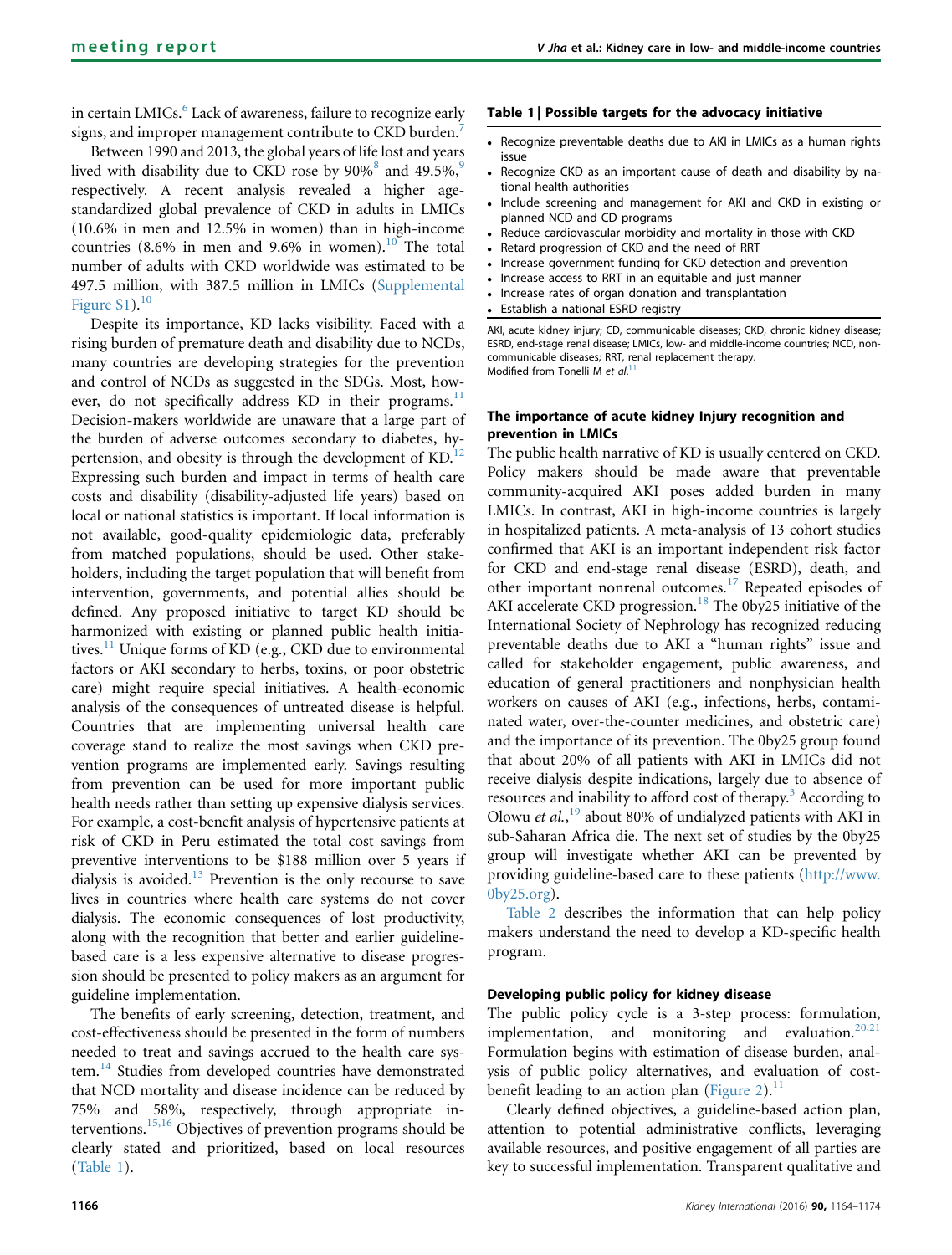#### <span id="page-3-0"></span>Table 2 | What data do policy makers need?

- What are the data on intensity of AKI and CKD burden and intersection with other diseases/risk factors?
- What is the impact of kidney disease on population health and economics (in terms of DALYs and cost of care)?
- What is the cost-effectiveness of interventions at different stages of CKD?
- What target populations might benefit from kidney disease interventions (e.g., age, groups at increased risk, geographic location, or occupations)?
- Are there local factors that exacerbate or mitigate disease risk or implementation strategies?
- Who are the stakeholders and allies?
- Are there local evidence-based best practice management guidelines, or can global guidelines be adapted to suit local needs?
- What innovations can improve the delivery of care for kidney disease in an affordable and scalable manner in the context of local health system?
- How can we evaluate effectiveness of health care intervention (i.e., components, process and outcome)?
- Is there a need to set up kidney disease registries?
- What is the research agenda for improving locally appropriate implementation?
- What are the metrics for measuring successful implementation and progress of kidney disease prevention efforts?

AKI, acute kidney injury; CKD, chronic kidney disease; DALYs, disability-adjusted life years.

quantitative indicators help measure short- and long-term outcomes.

The role of KDIGO, national societies and other global or regional health organizations. Local adaptation starts with the identification of stakeholders interested in providing guideline-based care, such as professional societies, governments, insurance providers, or other interested groups. The availability of local champions fosters implementation.<sup>[22,23](#page-9-0)</sup>

Engagement of national or regional nephrology societies with global organizations can play a significant advocacy role. The successful collaboration between Pan American Health Organization and the Latin American Society of Nephrology and Hypertension that started with the participation of a Pan American Health Organization speaker at an International Society of Nephrology / Latin American Society of Nephrology and Hypertension regional meeting in Guatemala in 2008<sup>[24](#page-9-0)</sup> resulted in the inclusion of KD within the strategies for prevention of cardiovascular disease in the Americas and the creation of a task force for the study of the CKD epidemic in Central America.<sup>[25,26](#page-9-0)</sup>

Patient support groups, foundations, and nongovernmental organizations that are already advocating for NCD prevention and are engaged with policy makers can be powerful allies. In addition to educational and fundraising activities, these bodies can support advocacy to include KD in the public health agenda by organizing and advising patients to demand the care they need, collaborating with governments to replicate successful programs developed by nongovernmental organizations, and facilitating implementation of public health policies. $27$  The steps involved in developing an advocacy project with these organizations are summarized in [Figure 3](#page-4-0).

Understanding barriers to implementation of guidelines in LMICs. Implementation of guideline-based care can be thwarted at several levels ([Table 3\)](#page-4-0). Resource constraints, perceived complexity of guidelines, physician attitude, and lack of training promote nonadherence to guidelines.<sup>28</sup> The National Institute for Health and Care Excellence (NICE), UK, has suggested steps to understand, identify, and over-come these barriers [\(Table 4\)](#page-5-0).<sup>[29](#page-9-0)</sup> Publishing simplified guidelines in local languages, customized educational slide decks, flow charts, algorithms, and flyers can facilitate implementation.

## KIDNEY DISEASE IN THE CONTEXT OF LOCAL HEALTH SYSTEMS AND DISEASE BURDEN

Kidney disease registries play a vital role in public policy as public health surveillance tools. Registries provides a standardized method to collect data on disease burden, treatment, and outcomes, and monitor evolution over time.<sup>[30](#page-9-0)</sup> In a recent review, no renal registries were identified in many LMICs, including India, Indonesia, the Philippines, and almost all African countries.<sup>[30,31](#page-9-0)</sup> Establishing and maintaining a registry requires initial investment from public funds but provides



Figure 2 | Steps involved in the formulation of a public health policy on CKD. Modified from Manual de incidencias en Politicas Publicas. Tapia-Alvarez M, Campillo-Carrete B, Cruickshank-Soria S, Morales-Sotomayor G, eds. Alternativas y Capacidades AC; Mexico, DF. 2010. Available at: http://www.alternativasycapacidades.org/<sup>[27](#page-9-0)</sup> CKD, chronic kidney disease; QoL, quality of life; RRT, renal replacement therapy.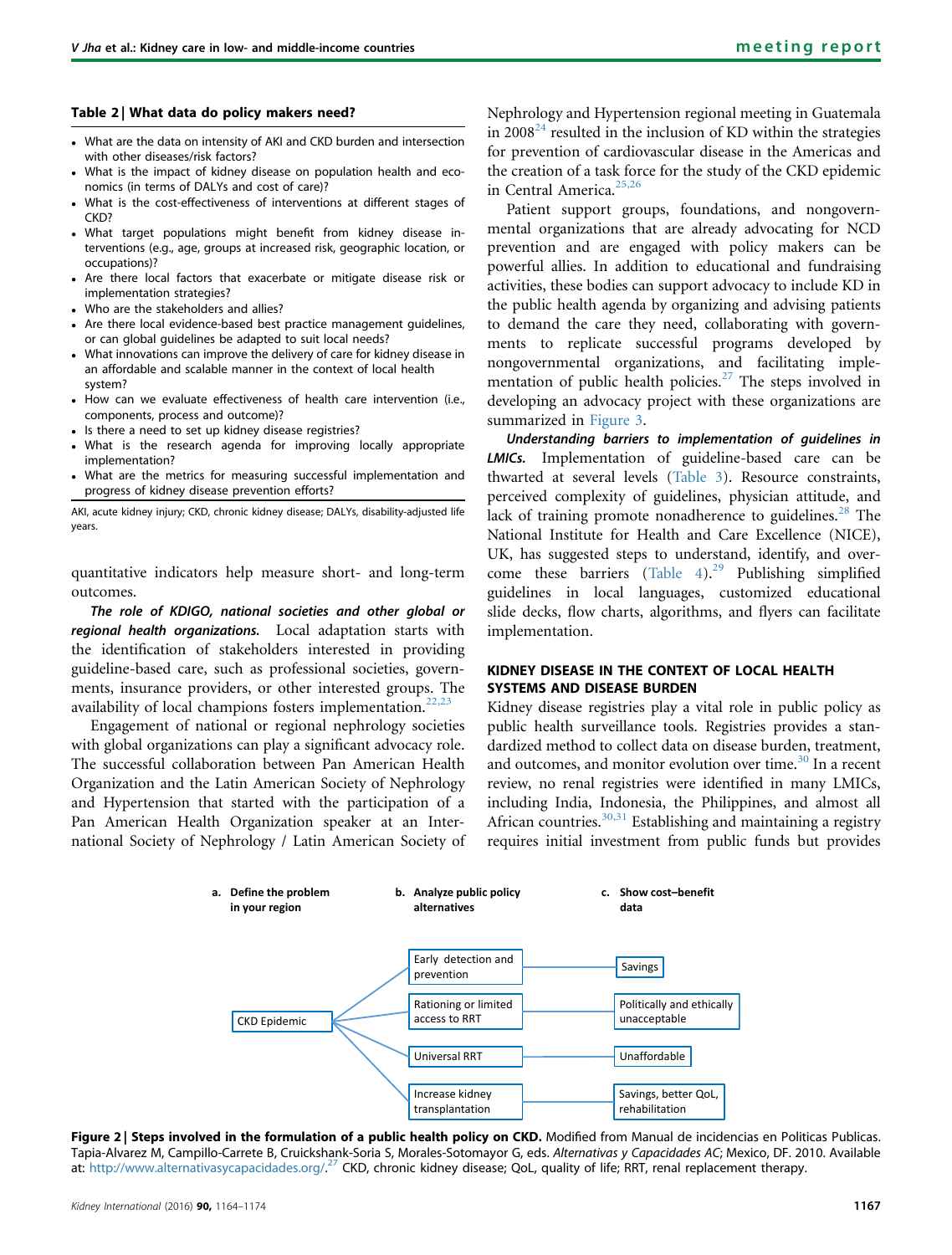<span id="page-4-0"></span>

Figure 3 | How nongovernmental organizations can influence public health policies. Modified from Manual de incidencias en Politicas Publicas. Available at: <http://www.alternativasycapacidades.org/><sup>[27](#page-9-0)</sup>

immense value in informing development of CKD prevention and renal replacement therapy programs. $30$  It also requires the ability to identify KD using appropriate tests and availability of dialysis and/or transplant (for ESRD registries). Countries that are planning to develop renal replacement therapy programs should incorporate a registry as a component.

## Table 3 | Current barriers to kidney disease care in LMICs

#### System-level barriers

- $\circ$  Lack of access to health insurance
- $\circ$  Lack of trained manpower and resources
- $\circ$  Lack of education around standardized, guideline-based uniformity of care
- $\circ$  Lack of coordinated efforts by stakeholders in development of a comprehensive health care response to emerging threats
- $\circ$  Focus on curative rather than preventive medicine
- $\circ$  Unregulated health care systems—no incentives for quality improvement
- $\circ$  Lack of incentives for disease prevention

#### Kidney disease–specific issues

- $\circ$  Inadequate health systems response to kidney care delivery
- $\circ$  Omission of kidney disease screening and management in course curricula
- $\circ$  Lack of data on AKI and CKD burden and its consequences
- $\circ$  Inadequate understanding of risk factors for CKD development and/ or progression
- $\circ$  Inadequate understanding of the consequences of missed opportunities for kidney disease care
- $\circ$  Delayed diagnosis and late presentation with advanced disease and complications
- $\circ$  Fragmentation of information and communication on kidney disease care
- $\circ$  Lack of locally appropriate or adapted guidelines for kidney disease (e.g., language, complexity, implementation tools)
- $\circ$  Lack of standardized care tools for physicians and educational tools for patients

AKI, acute kidney injury; CKD, chronic kidney disease; LMICs, low- and middleincome countries.

Health care policies and financing by the government are the key determinants of access, availability, and coverage in each country. Many countries exhibit internal heterogeneities in health care delivery, financing, and reimbursement pol-icies.<sup>[32,33](#page-9-0)</sup> LMICs with limited or poor access to dialysis also lack primary and secondary prevention programs for NCDs such as hypertension, diabetes, and obesity, all known CKD risk factors.

# Are there common characteristics of kidney care in countries with high kidney disease prevalence and limited resources?

In general, LMICs allocate insufficient resources to health care and have an unstructured model of care, resulting in late presentation and referrals. Recent analysis of the Monitoring Dialysis Outcomes (MONDO) database including data of 84,796 hemodialysis patients from 27 countries demonstrated a significant association between socio-economic factors, dialysis variables, and health quality indicators.<sup>[34](#page-9-0)</sup> Low resource allocation bears close correlation with the prevalence of ESRD (Supplemental Figure  $S_2$ ).<sup>[1](#page-9-0)</sup> Late referral adversely impacts morbidity and mortality, $\frac{1}{1}$  $\frac{1}{1}$  $\frac{1}{1}$  leading to urgent start dialysis and high prevalence of temporary vascular access usage. The renal replacement therapy choice is also affected by the availability and cost of treatment, rather than by pa-tient preference and clinical outcomes.<sup>[35](#page-9-0)</sup>

LMICs are plagued by shortage of health care professionals including kidney specialists, leading to nonstandard delivery of care and poor outcomes. Kidney care, including that for advanced CKD, is frequently provided by non-nephrologists in LMICs. $36,37$  A cultural component of denial adds to suboptimal management and loss to follow-up. By way of example, irregular hemodialysis frequency and nonstandard reuse of dialyzers,  $36,37$  variable access to drugs, and poorly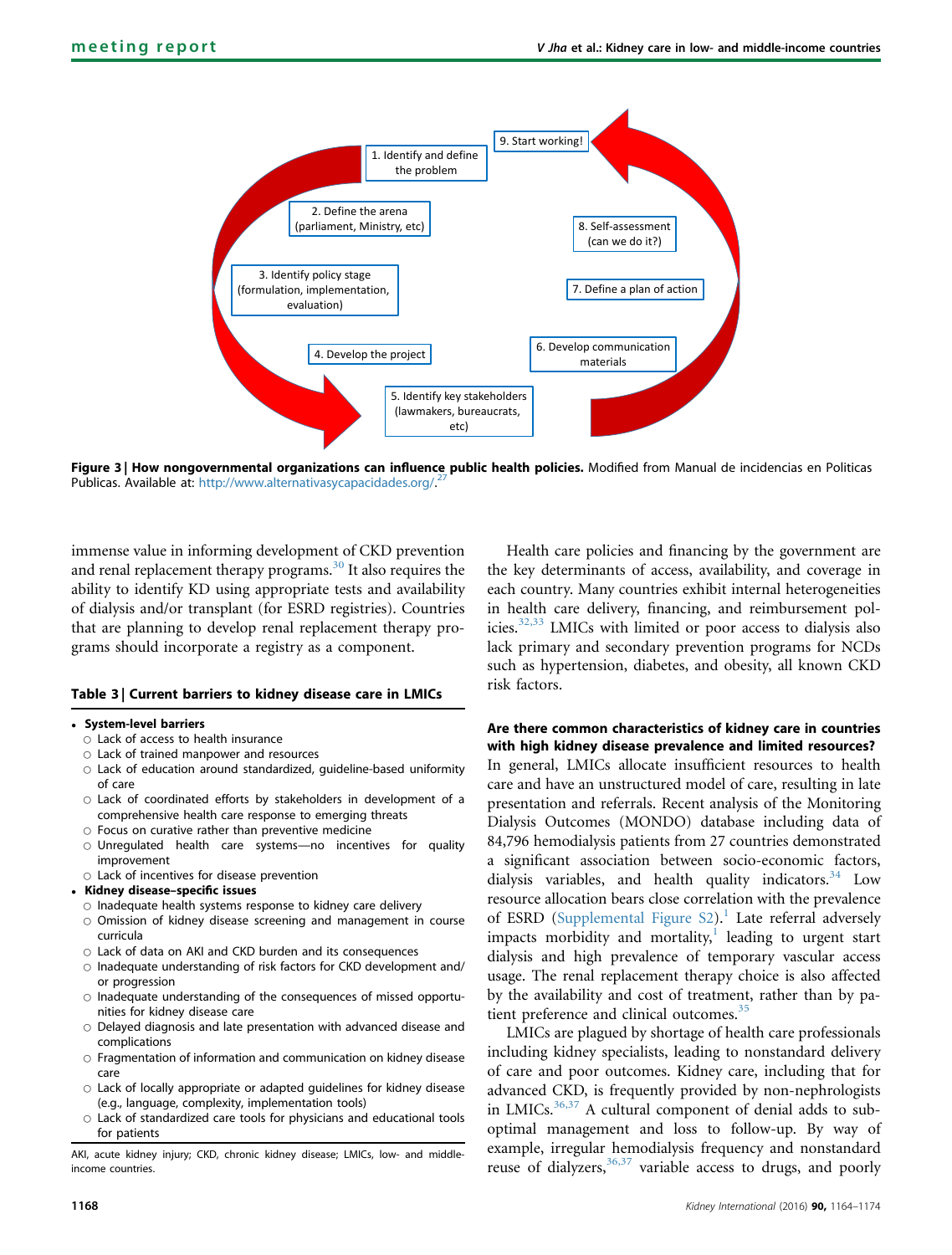| Understanding the barriers to<br>change                                                                                                     | Identifying the barriers to change                                                                                                 | Overcoming the barriers to change                                                                                                                                                                                                                                                                        |
|---------------------------------------------------------------------------------------------------------------------------------------------|------------------------------------------------------------------------------------------------------------------------------------|----------------------------------------------------------------------------------------------------------------------------------------------------------------------------------------------------------------------------------------------------------------------------------------------------------|
| • Awareness and knowledge<br>• Motivation<br>• Practicalities<br>• Acceptance and beliefs<br>$\bullet$ Skills<br>• The external environment | • Talk to key individuals<br>• Observe clinical practice in action<br>• Use a questionnaire<br>• Brainstorm<br>• Run a focus group | • Educational materials <sup>a</sup><br>• Educational meetings, interactive workshops<br>• Educational outreach visits <sup>b</sup><br>• Opinion leaders<br>• Clinical audit and feedback $\epsilon$<br>• Reminder systems <sup>d</sup><br>• Patient-mediated strategies (e.g., mass<br>media campaigns) |

#### <span id="page-5-0"></span>Table 4 | Understanding, identifying and overcoming barriers to guideline implementation

<sup>a</sup> Formats and layout can affect the influence of materials in changing behavior. They are low cost but need follow up.<br><sup>b</sup>Attention to the visiter frequency tailer to barriers

<sup>b</sup>Attention to the visitor, frequency, tailor to barriers.

c Clinically rich data and buy-in needed.

dEspecially at decision-making points, more for in-training staff.

regulated use of generics and biosimilars are frequent in LMICs.

#### If universal ESRD therapy is not available in a country, what type of care should be available to patients and the community?

Lack of financial resources forces patients in many LMICs to either reduce dialysis frequency, withdraw from dialysis, or use alternative treatments that are untested or of dubious value. Supportive or palliative care for patients with advanced CKD is nonexistent in LMICs. A recent KDIGO Controversies Conference addressed the issue of supportive care in CKD.<sup>[38](#page-9-0)</sup> This is best achieved through a multidisciplinary team including nephrologists, nurses, psychosocial workers/counselors, dieticians, allied health professionals, and community leaders, many of whom may not be available in LMICs. Research is needed on the modality and impact of supportive care provision in LMICs on patients who cannot access dialysis due to financial reasons.<sup>[38](#page-9-0)</sup>

Even when dialysis is available, policies for its delivery can be arbitrary and not clearly stated, as provision is driven by market forces. Since dialysis cannot be provided to all individuals, guidelines based on a transparent decision making, taking into account the individual patient's circumstances, should be developed to optimize use of this limited resource. Countries must set their own priorities and establish transparent protocols. For example, in South African state hospitals, dialysis is only offered to those who consent to receiving a transplant when offered. $39$  In Thailand, an ESRD patient can be treated for free by peritoneal dialysis, whereas those who decline the offer and choose hemodialysis will not get any financial support. $40$ 

#### INNOVATIONS IN HEALTH CARE DELIVERY: MANPOWER RESTRUCTURING AND USE OF TECHNOLOGY

Manpower and technology have an important impact on the ability to implement guideline-based kidney care. Although care by nephrologists generally results in better outcomes,  $41,42$ shortage of nephrologists makes this impractical in LMICs.<sup>[43](#page-9-0)</sup> Because interventions to reduce KD burden are likely to be implemented at primary care settings, it is logical to involve general physicians and nurses.<sup>[44](#page-9-0)</sup> Non-physician health care workers (NPHWs) have been trained successfully in delivering interventions for communicable diseases and reproductive health.<sup>45</sup> Both physician and non-physician primary care providers should be trained in the entire spectrum of guideline-driven prevention, detection, and management of  $KD<sup>46</sup>$  $KD<sup>46</sup>$  $KD<sup>46</sup>$ 

#### Increase manpower: train more nephrologists and task shift other providers in kidney care

Increasing the number of nephrologists through expanded, supported, and strengthened nephrology training programs is an important goal. This may require international cooperation facilitated by global nephrology organizations. The increased training can be counteracted by a continuing brain drain from LMICs to high-income countries.<sup>[47](#page-10-0)</sup>

Training NPHWs in early diagnosis and referral and community management for kidney care can reduce manpower requirements and improve outcomes. For optimal results, such a system should be developed in the overall context of management of chronic diseases, such as diabetes, hypertension, and cardiovascular disease.<sup>[48](#page-10-0)</sup>

Standardized algorithms/pathways should be based on evidence-based guidelines after appropriate adaptation for CKD prevention and management with clear decision points, checklists, and levels of referral according to the local health care infrastructure. $42$  The algorithms should include management action plans in a user-friendly format for the local providers (including diabetologists and cardiologists).<sup>[49](#page-10-0)</sup>

This effort should be complemented by development of a master curriculum with a toolkit for local adaptation. A trainer's guide with instructions on standardized training, competency, and skills assessment with requirements for certification and mandatory recertification will be helpful. Institution of quality parameters and performance incentives have been shown to work in improving outcomes. The quality and structure of incentives, however, may be different for public providers and private practitioners. Education of patients and practitioners has been shown to reduce the risk of decline in kidney function and/or death.<sup>[50,51](#page-10-0)</sup>

Although dialysis ideally should be prescribed by nephrologists, training primary care physicians and nurse practitioners to work in dialysis units under nephrologist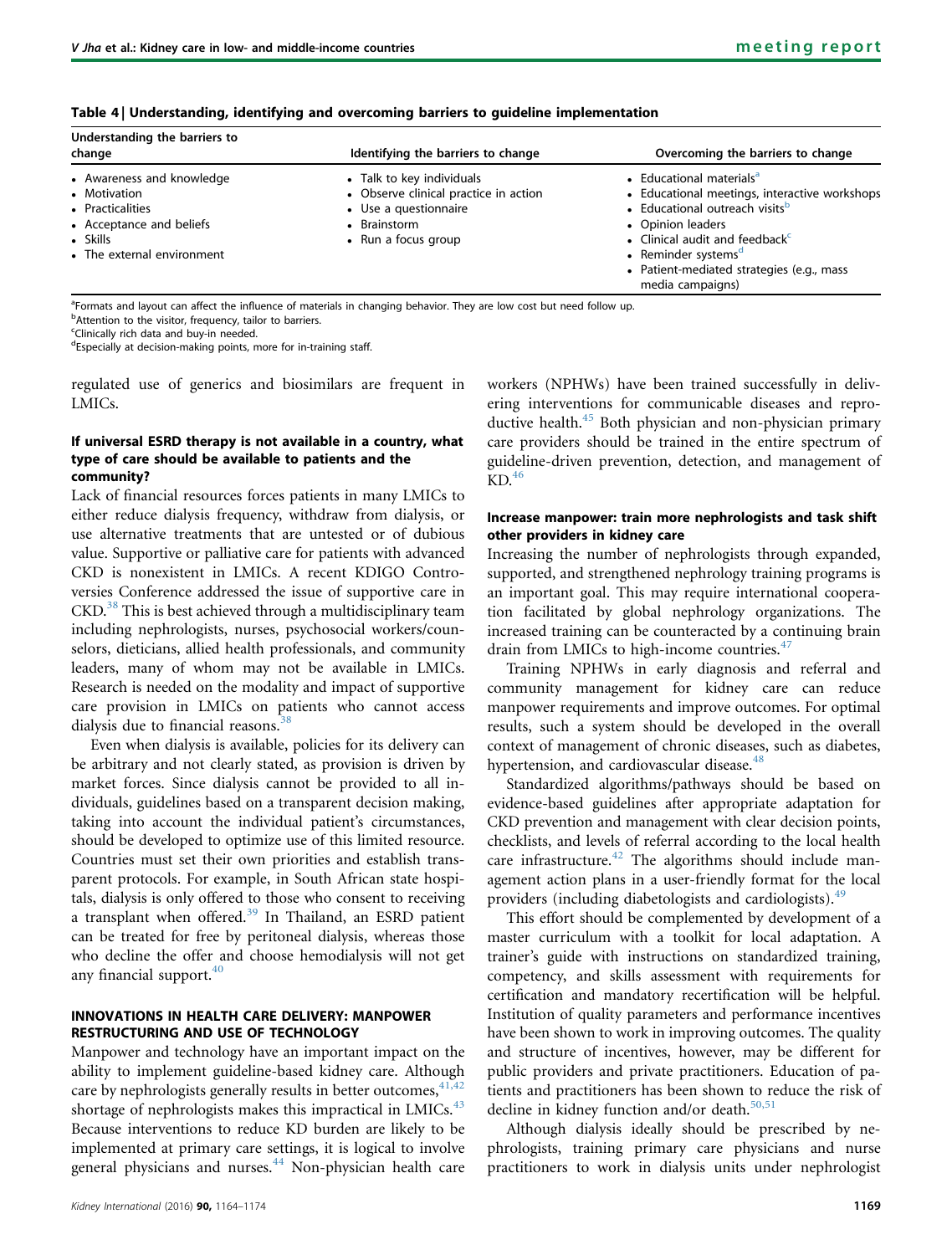<span id="page-6-0"></span>

Figure 4 | Pathway to guideline implementation.

supervision is advisable to meet the rising workload demands of dialysis in LMICs.<sup>[1](#page-9-0)</sup> Appropriate utilization of such personnel will require development of standard operating procedures and continuous quality monitoring.

# Innovation for CKD screening, awareness, and management

Population-wide screening for undiagnosed diabetes and high blood pressure has been advocated by most professional societies and is increasingly being integrated into NCD management policies throughout the world. Large universal CKD screening programs have taken place in the Netherlands, the United States, Japan, and China.<sup>[52,53](#page-10-0)</sup> This strategy is of particular importance in LMICs, where approximately half of people affected with these conditions are undiagnosed. $54$ Current recommendations suggest limiting screening for CKD to those with known risk factors such as hypertension, diabetes, older age, family history of kidney disease, and certain ethnicities.<sup>[55](#page-10-0)</sup> Use of point-of-care tests is important to improve uptake, as it can provide real-time feedback to the participants on the measured parameters.

The conference participants recognized the limitations of current CKD screening recommendations in geographic areas where abnormally high prevalence of CKD of nontraditional etiology is reported.<sup>[56](#page-10-0)</sup> The scope of screening might need to be expanded to other populations, such as to those with exposure to novel risk factors. Geographically targeted screening of unique at–risk populations, such as Canadian First Nations people, has yielded increased rates of CKD detection over nontargeted universal screening.<sup>[57](#page-10-0)</sup> Appropriately designed studies are needed to define the magnitude of disease and risk factors in different geographies. Practical point-of-care systems for glomerular filtration rate estimation will need to be developed and validated because most of these patients do not exhibit proteinuria.<sup>[58](#page-10-0)</sup> More data are required on the cost effectiveness of screening followed by interventions (e.g., hydration through "water breaks" and shade for those who work outdoors in hot and humid ambient conditions).<sup>58-[60](#page-10-0)</sup>

Clinical decision support systems can boost the ability of NPHWs and primary care physicians to deliver uniform highquality, guideline-based care in the community. The efficiency of this approach can be improved by using information technology through mobile applications that can provide decision support and management plans in real time, integrated tracking and monitoring, reminder and recall service via voice or text messaging, drug inventory management and education materials. These tools have been shown to increase long-term adherence to treatment and thereby delay devel-opment and/or progression of cardiovascular disease.<sup>[61](#page-10-0)</sup> Telemedicine has been used to prescribe and monitor dialysis in the United States and other developed countries, though its role in providing nephrologist oversight to dialysis units managed by non-nephrologists in remote areas in LMICs deserves further evaluation. $62,63$ 

# DEVELOPING AND IMPLEMENTING RESOURCE SENSITIVE GUIDELINES

KDIGO is committed to ensuring the utility of its clinical practice recommendations that have been developed based on the best evidence. High-quality clinical trials, outcome studies, and registries are nonexistent in LMICs presently, with little hope of obtaining local data to inform and adapt guideline recommendations to local context. $64,65$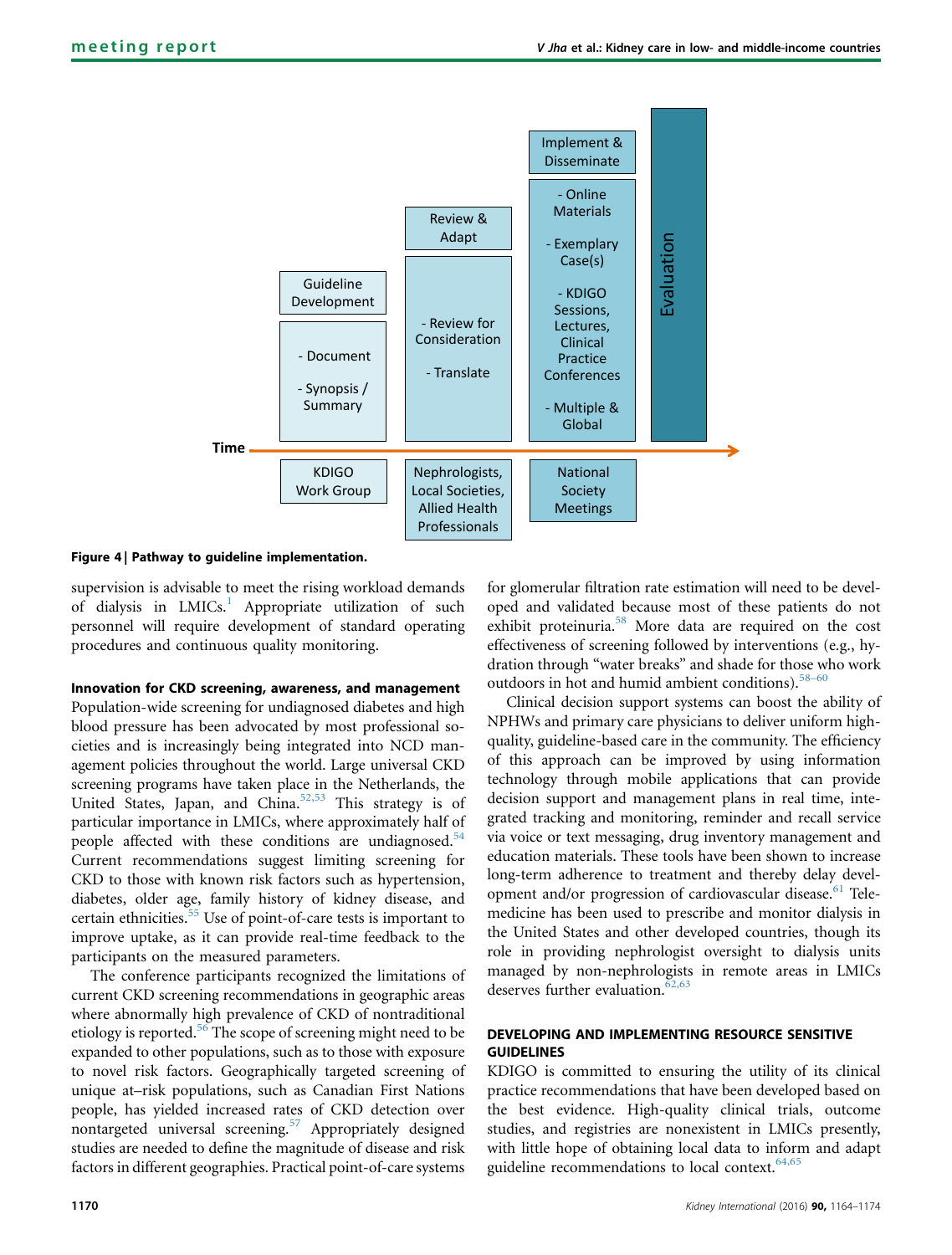<span id="page-7-0"></span>

Figure 5 | Key players in the implementation of KDIGO guidelines in LMICs. LMIC, low- and middle-income countries.

While all guideline-rating recommendations should be considered when using available clinical practice guidelines, it is suggested that grade 1 recommendations should be prioritized for adaptation because they are usually based on the highest quality of evidence. Adaptation should be under the jurisdiction of the local renal societies.

Country-based dissemination of the adapted guideline version is best achieved through local publications, participation in local conferences/symposia or workshops. Case presentations that illustrate how the guidelines are used to optimize care are particularly well-received. Such collections can be used as teaching tools for a recommended course of action. "Train the trainers" could be an important focus of such an initiative and as an implementation tool. A "bank" consisting of easily understood algorithms to guide management of patients under specific circumstances could be kept for presentations at congresses and symposia. Continuing medical education credits could increase the participation of young doctors and thereby ensure wider dissemination of guidelines. Special sessions at local congresses or webinars are other methods of dissemination that could help caregivers better understand the KDIGO process of guideline development and implementation.

Novel methods for guideline implementation include public–private partnerships. Local pharmaceutical companies can assist guideline dissemination as part of "detailing". Where possible, guideline recommendations should be harmonized with those produced by other organizations with overlapping interests (e.g., diabetology, hypertension, infectious diseases, and public health etc.). Avoiding discordance is essential to minimize confusion, assist uptake and facilitate the educational process on KD to local caregivers.

Any adaptation must carry a reference to the original guideline source. The diverse nature of diseases and health systems in different LMICs may require different implementation approaches. However, a certain degree of uniformity in adaptation is desirable, such as the requirement for an auditing system.

A uniform and well-recognized simple adaptation formula is the ADAPTE framework (Supplemental Figure S3).<sup>[66](#page-10-0)</sup> However, if other validated methods exist in a particular country, these should be used for the adaptation and audit.

The style and language of the KDIGO guideline recommendations is standardized and based on a Grading of Recommendations Assessment, Development and Evaluation (GRADE) approach. Locally adapted versions should be user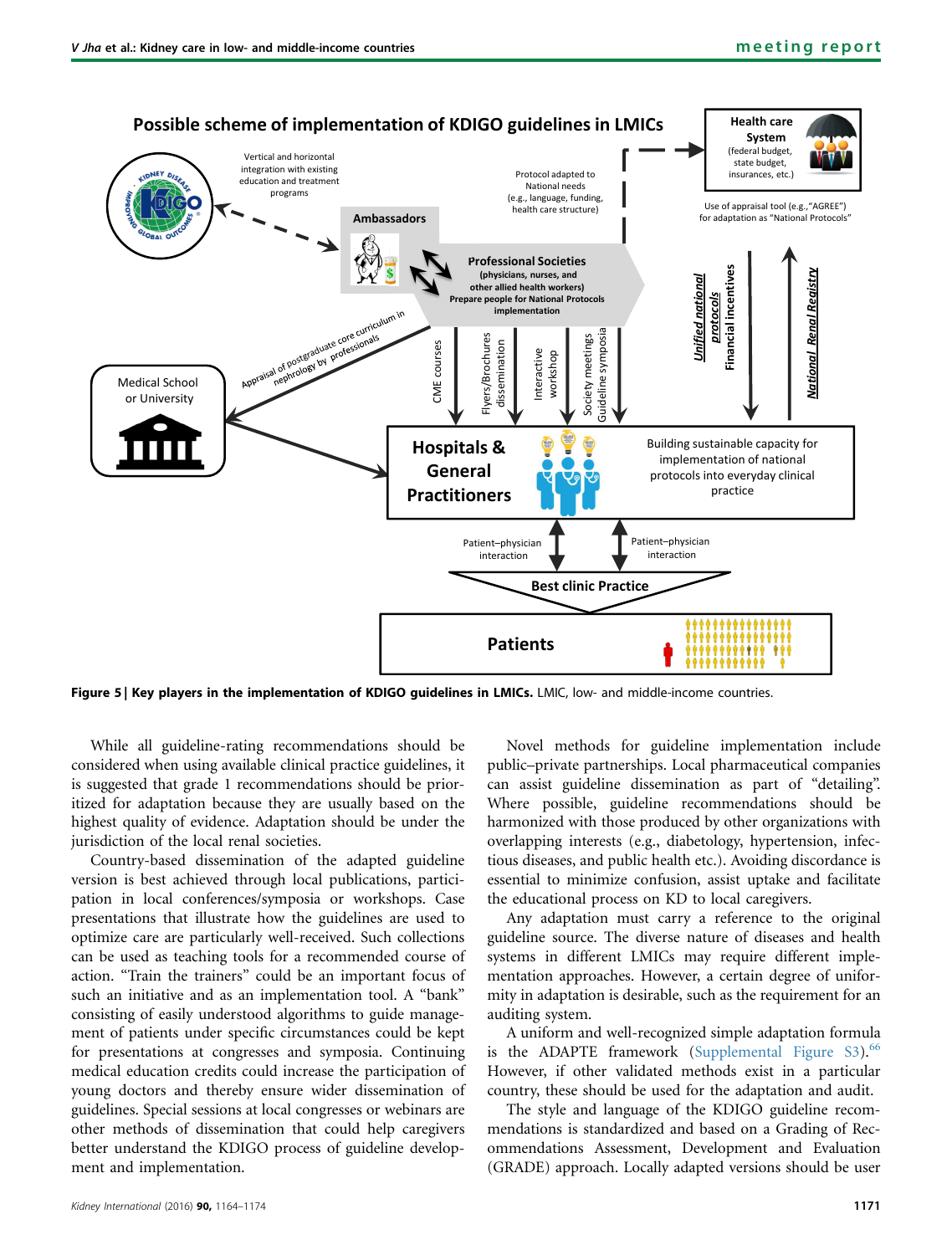friendly and rendered practical for application in local geographies. Allied health professionals must also be taken into account in the translation and adaptation to ensure a wider distribution and greater acceptance of the guidelines.

Comparisons of KDIGO guidelines with locally adapted guidelines would serve to educate and improve the adaptation process and is an ideal that all adapted guidelines should aspire to. Online training from KDIGO with input and advice from local caregivers can help this process, especially if variance exists between KDIGO recommendations and local practice.

A suggested guideline adaptation and implementation process for LMICs is shown in [Figure 4.](#page-6-0)

## Simplify communication and engage other professional societies

The most commonly used guidelines need to penetrate primary care and cross-cutting specialties such as endocrinology and cardiology, as these providers are more likely to encounter individuals in earlier stages of CKD. Joint meetings can help promote the provision of scalable and affordable models of guideline-based care in their areas of influence. This approach requires identification of local champions who can work with local societies. The messaging should be developed such that the other specialists feel empowered rather than threatened, especially while discussing referrals. Adaptation should take into account both global science and local resources.

## **CONCLUSION**

The rising burden of NCDs has been recognized as a threat to the global community that calls for urgent steps, as articulated in the SDG 3.8. Because KDs are important contributors to this burden, there is a critical requirement for the development of an implementation framework tailored to the local needs of health systems and to optimize the quality of care for patients at risk for developing KD in limited-resource settings. All health system stakeholders should be engaged in the development and implementation of guideline-based care, using a framework consistent with local policies. A multipronged approach is required to align the kidney care delivery model to the health care system. This includes leveraging existing frameworks for care of communicable diseases and NCDs and customizing them for the challenges of AKI and CKD. Existing policies, payment systems, and care delivery models should be utilized. The health care work force should be empowered with technology to develop affordable, scalable, and acceptable models of care delivery. Support from national, regional, and global professional societies is needed for training and continuing professional development of nephrologists, physicians, and NPHWs in implementation science and understanding of health systems; developing capacity to adapt guidelines; and integration of these principles in medical, paramedical, and nursing school curricula. [Figure 5](#page-7-0) shows a suggested scheme of implementation for guideline-based care in LMICs.

Major gaps remain in the development and implementation of a "health systems" approach to overcome the barriers and facilitate delivery of optimal guideline-based care for patients with and at risk of developing KD. A robust international and culturally sensitive research agenda in this area is essential. It is anticipated that this conference and future planned work will provide the impetus to develop, evaluate, and implement care frameworks in limited-resource settings.

The participants recognized the uniquely influential position of KDIGO as an international collaboration in designing, implementing, and testing effective and efficient models of guideline implementation to reduce KD burden, in collaboration with like-minded organizations such as the International Society of Nephrology, national and regional nephrology and physician societies, kidney foundations, and multilateral organizations such as the World Health Organization.

#### **DISCLOSURE**

VJ declared having received research support from Baxter and GlaxoSmithKline. AJC declared having received consultancy fees from AstraZeneca, Bayer, Gilead, and Relypsa. GG-G declared having received consultancy fees from Pisa Farmaceutica and speaker honoraria from Abbvie. THJ declared having received research support from Wellcome Trust UK, Medical Research Council, Department for International Development, and Singapore Ministry of Health. RP-F declared having received consultancy fees from Akebia and Janssen; speaker honoraria from AstraZeneca, Janssen, and Novartis; and research support from Fresenius. CRS declared having received consultancy fees from Fresenius. AYMW declared having received speaker honoraria from Sanofi. DCW declared having received consultancy fees from Akebia, Amgen, Boehringer Ingelheim, Bristol Myers Squibb, GlaxoSmithKline, Janssen, Otsuka, UCB Celltech, and Vifor; speaker honoraria from Amgen, Fresenius, Janssen, Vifor, and ZS Pharma; and research support from British Heart Foundation, Healthcare Quality Improvement Partnership, Kidney Research UK, National Institute for Health Research, and Australian National Health & Medical Research Council. All the other authors declared no competing interests.

The conference was sponsored by KDIGO and supported in part by unrestricted educational grants from Fresenius Medical Care, Roche, Sandoz Biopharmaceuticals, and Sanofi.

#### ACKNOWLEDGMENTS

Support from Bhumirajanagarindra Kidney Institute and The Nephrology Society of Thailand is gratefully acknowledged.

#### SUPPLEMENTARY MATERIAL

Figure S1. Age-specific prevalence estimates and absolute numbers of men and women with chronic kidney disease worldwide. (A) Stages 1–5. (B) Stages 3–5. Reproduced with permission from Mills KT, Xu Y, Zhang W, et al. A systematic analysis of worldwide populationbased data on the global burden of chronic kidney disease in 2010. Kidney Int. 2015;88:950-957.<sup>[10](#page-9-0)</sup>

Figure S2. Global prevalence of end-stage kidney disease for 2012 with estimated numbers of patients receiving and requiring renal replacement therapy by region. Reproduced with permission from Romanowski K, Clark EG, Levin A, et al. Tuberculosis and chronic kidney disease: an emerging global syndemic. Kidney Int. 2016;90:  $34 - 40.67$  $34 - 40.67$ 

Figure S3. Overview of the ADAPTE process. Reproduced with permission from The ADAPTE Collaboration (2009). The ADAPTE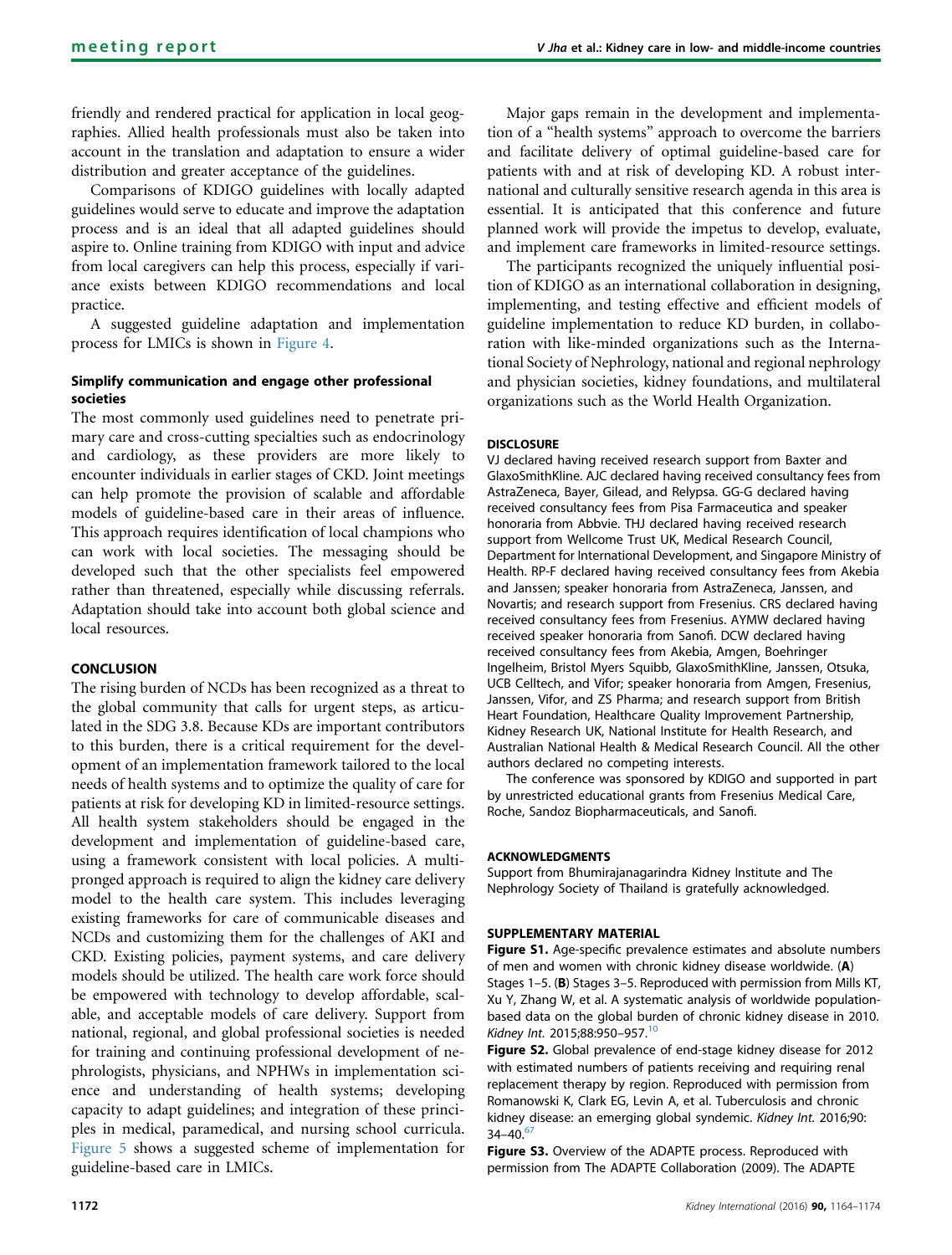<span id="page-9-0"></span>Process: Resource Toolkit for Guideline Adaptation. Version 2.0. Available at: [http://www.g-i-n.net.](http://www.g-i-n.net)<sup>[66](#page-10-0)</sup>

Supplementary material is linked to the online version of the paper at [www.kidney-international.org](http://www.kidney-international.org).

#### REFERENCES

- 1. [Liyanage T, Ninomiya T, Jha V, et al. Worldwide access to treatment for](http://refhub.elsevier.com/S0085-2538(16)30514-2/sref1) [end-stage kidney disease: a systematic review.](http://refhub.elsevier.com/S0085-2538(16)30514-2/sref1) Lancet. 2015;385:1975– [1982](http://refhub.elsevier.com/S0085-2538(16)30514-2/sref1).
- 2. [Mehta RL, Cerda J, Burdmann EA, et al. International Society of](http://refhub.elsevier.com/S0085-2538(16)30514-2/sref2) Nephrology'[s 0by25 initiative for acute kidney injury \(zero preventable](http://refhub.elsevier.com/S0085-2538(16)30514-2/sref2) [deaths by 2025\): a human rights case for nephrology.](http://refhub.elsevier.com/S0085-2538(16)30514-2/sref2) Lancet. 2015;385: [2616](http://refhub.elsevier.com/S0085-2538(16)30514-2/sref2)–2643.
- 3. [Mehta RL, Burdmann EA, Cerda J, et al. Recognition and management of](http://refhub.elsevier.com/S0085-2538(16)30514-2/sref3) [acute kidney injury in the International Society of Nephrology 0by25](http://refhub.elsevier.com/S0085-2538(16)30514-2/sref3) [Global Snapshot: a multinational cross-sectional study.](http://refhub.elsevier.com/S0085-2538(16)30514-2/sref3) Lancet. 2016;387: [2017](http://refhub.elsevier.com/S0085-2538(16)30514-2/sref3)–2025.
- 4. [Stanifer JW, Muiru A, Jafar TH, Patel UD. Chronic kidney disease in low](http://refhub.elsevier.com/S0085-2538(16)30514-2/sref4)[and middle-income countries.](http://refhub.elsevier.com/S0085-2538(16)30514-2/sref4) Nephrol Dial Transplant. 2016;31:868–874.
- 5. [Luyckx VA, Brenner BM. Birth weight, malnutrition and kidney-associated](http://refhub.elsevier.com/S0085-2538(16)30514-2/sref5) outcomes–[a global concern.](http://refhub.elsevier.com/S0085-2538(16)30514-2/sref5) Nat Rev Nephrol. 2015;11:135–149.
- 6. [Nugent RA, Fathima SF, Feigl AB, et al. The burden of chronic kidney](http://refhub.elsevier.com/S0085-2538(16)30514-2/sref6) [disease on developing nations: a 21st century challenge in global health.](http://refhub.elsevier.com/S0085-2538(16)30514-2/sref6) [Nephron Clin Pract](http://refhub.elsevier.com/S0085-2538(16)30514-2/sref6). 2011;118:c269–c277.
- 7. [Bawaskar PH, Bawaskar HS. Eliminating acute kidney injury by 2025: an](http://refhub.elsevier.com/S0085-2538(16)30514-2/sref7) [achievable goal for India.](http://refhub.elsevier.com/S0085-2538(16)30514-2/sref7) Lancet. 2015;386:855.
- 8. [GBD 2013 Mortality and Causes of Death Collaborators. Global, regional,](http://refhub.elsevier.com/S0085-2538(16)30514-2/sref8) and national age-sex specifi[c all-cause and cause-speci](http://refhub.elsevier.com/S0085-2538(16)30514-2/sref8)fic mortality for [240 causes of death, 1990-2013: a systematic analysis for the Global](http://refhub.elsevier.com/S0085-2538(16)30514-2/sref8) [Burden of Disease Study 2013.](http://refhub.elsevier.com/S0085-2538(16)30514-2/sref8) Lancet. 2015;385:117–171.
- 9. [Global Burden of Disease Study 2013 Collaborators. Global, regional, and](http://refhub.elsevier.com/S0085-2538(16)30514-2/sref9) [national incidence, prevalence, and years lived with disability for 301](http://refhub.elsevier.com/S0085-2538(16)30514-2/sref9) [acute and chronic diseases and injuries in 188 countries, 1990-2013: a](http://refhub.elsevier.com/S0085-2538(16)30514-2/sref9) [systematic analysis for the Global Burden of Disease Study 2013.](http://refhub.elsevier.com/S0085-2538(16)30514-2/sref9) Lancet. [2015;386:743](http://refhub.elsevier.com/S0085-2538(16)30514-2/sref9)–800.
- 10. [Mills KT, Xu Y, Zhang W, et al. A systematic analysis of worldwide](http://refhub.elsevier.com/S0085-2538(16)30514-2/sref10) [population-based data on the global burden of chronic kidney disease in](http://refhub.elsevier.com/S0085-2538(16)30514-2/sref10) 2010. Kidney Int[. 2015;88:950](http://refhub.elsevier.com/S0085-2538(16)30514-2/sref10)–957.
- [Tonelli M, Agarwal S, Cass A, et al. How to advocate for the inclusion of](http://refhub.elsevier.com/S0085-2538(16)30514-2/sref11) [chronic kidney disease in a national noncommunicable chronic disease](http://refhub.elsevier.com/S0085-2538(16)30514-2/sref11) program. Kidney Int[. 2014;85:1269](http://refhub.elsevier.com/S0085-2538(16)30514-2/sref11)–1274.
- 12. [Jha V, Garcia-Garcia G, Iseki K, et al. Chronic kidney disease: global](http://refhub.elsevier.com/S0085-2538(16)30514-2/sref12) [dimension and perspectives.](http://refhub.elsevier.com/S0085-2538(16)30514-2/sref12) Lancet. 2013;382:260–272.
- 13. [Francis ER, Allen AK, Herrera-Anazco P, et al. Establishing a higher priority](http://refhub.elsevier.com/S0085-2538(16)30514-2/sref13) [for chronic kidney disease in Peru.](http://refhub.elsevier.com/S0085-2538(16)30514-2/sref13) Lancet Glob Health. 2016;4:e17–e18.
- 14. [de Vries EF, Rabelink TJ, van den Hout WB. Modelling the cost-effectiveness](http://refhub.elsevier.com/S0085-2538(16)30514-2/sref14) [of delaying end-stage renal disease.](http://refhub.elsevier.com/S0085-2538(16)30514-2/sref14) Nephron. 2016;133:89–97.
- 15. [Hossain MP, Goyder EC, Rigby JE, et al. CKD and poverty: a growing](http://refhub.elsevier.com/S0085-2538(16)30514-2/sref15) [global challenge.](http://refhub.elsevier.com/S0085-2538(16)30514-2/sref15) Am J Kidney Dis. 2009;53:166–174.
- 16. [Puska, P. Successful prevention of non-communicable diseases: 25 year](http://refhub.elsevier.com/S0085-2538(16)30514-2/sref16) [experiences with North Karelia Project in Finland.](http://refhub.elsevier.com/S0085-2538(16)30514-2/sref16) Public Health Medicine. [2002;4:5](http://refhub.elsevier.com/S0085-2538(16)30514-2/sref16)–7.
- 17. [Coca SG, Singanamala S, Parikh CR. Chronic kidney disease after acute](http://refhub.elsevier.com/S0085-2538(16)30514-2/sref17) [kidney injury: a systematic review and meta-analysis.](http://refhub.elsevier.com/S0085-2538(16)30514-2/sref17) Kidney Int. 2012;81: [442](http://refhub.elsevier.com/S0085-2538(16)30514-2/sref17)–448.
- 18. [Thakar CV, Christianson A, Himmelfarb J, et al. Acute kidney injury](http://refhub.elsevier.com/S0085-2538(16)30514-2/sref18) [episodes and chronic kidney disease risk in diabetes mellitus.](http://refhub.elsevier.com/S0085-2538(16)30514-2/sref18) Clin J Am Soc Nephrol[. 2011;6:2567](http://refhub.elsevier.com/S0085-2538(16)30514-2/sref18)–2572.
- 19. [Olowu WA, Niang A, Osafo C, et al. Outcomes of acute kidney injury in](http://refhub.elsevier.com/S0085-2538(16)30514-2/sref19) [children and adults in sub-Saharan Africa: a systematic review.](http://refhub.elsevier.com/S0085-2538(16)30514-2/sref19) Lancet Glob Health[. 2016;4:e242](http://refhub.elsevier.com/S0085-2538(16)30514-2/sref19)–e250.
- 20. Problemas públicos y agenda de gobierno. Villanueva Aguilar LF, ed. Miguel Angel Porrua Grupo Editorial, Mexico, DF, 1993.
- 21. [Patterson SC, Davidson RH, Ripley RB, eds.](http://refhub.elsevier.com/S0085-2538(16)30514-2/sref21) A More Perfect Union: [Introduction to American Government](http://refhub.elsevier.com/S0085-2538(16)30514-2/sref21). Homewood, IL: Dorsey Press; 1982.
- 22. The George Institute for Global Health. Smart phone project in rural Andhra Pradesh (Pilot phase study). Available at: [http://www.](http://www.georgeinstitute.org/projects/smart-phone-project-in-rural-andhra-pradesh-pilot-phase-study) [georgeinstitute.org/projects/smart-phone-project-in-rural-andhra](http://www.georgeinstitute.org/projects/smart-phone-project-in-rural-andhra-pradesh-pilot-phase-study)[pradesh-pilot-phase-study.](http://www.georgeinstitute.org/projects/smart-phone-project-in-rural-andhra-pradesh-pilot-phase-study) Accessed August 14, 2015.
- 23. The Chronic Kidney Disease (CKD) Clinical Pathway. The chronic kidney disease (CKD) clinical pathway. Available at: [http://www.CKDpathway.ca.](http://www.CKDpathway.ca) Accessed August 14, 2015.
- 24. ISN-COMGAN: the Latin American Intent. ISN News, 29, March 2009. Available at: [http://www.theisn.org/images/ISN\\_News\\_Archive/ISN\\_](http://www.theisn.org/images/ISN_News_Archive/ISN_News_29_March_2009.pdf) [News\\_29\\_March\\_2009.pdf](http://www.theisn.org/images/ISN_News_Archive/ISN_News_29_March_2009.pdf). Accessed August 14, 2015.
- 25. Mesoamerican nephropathy. Report from the first international research workshop on Mesoamerican Nephropathy. Available at: [http://www.](http://www.saltra.una.ac.cr/index.php?option=com_content&view=article&id=90&Itemid=260) [saltra.una.ac.cr/index.php?option](http://www.saltra.una.ac.cr/index.php?option=com_content&view=article&id=90&Itemid=260)=[com\\_content&view](http://www.saltra.una.ac.cr/index.php?option=com_content&view=article&id=90&Itemid=260)=[article&id](http://www.saltra.una.ac.cr/index.php?option=com_content&view=article&id=90&Itemid=260)= [90&Itemid](http://www.saltra.una.ac.cr/index.php?option=com_content&view=article&id=90&Itemid=260)=[260.](http://www.saltra.una.ac.cr/index.php?option=com_content&view=article&id=90&Itemid=260) Accessed on August 14, 2015.
- 26. Pan American Health Organization. Regional Consultation: priorities for cardiovascular health in the Americas. Key messages for policy makers. Orduñez-Garcia P, Campillo-Artero C, eds. Washington, DC. PAHO, 2011.
- 27. Manual de incidencias en Politicas Publicas. Tapia-Alvarez M, Campillo-Carrete B, Cruickshank-Soria S, Morales-Sotomayor G, eds. Alternativas y Capacidades AC; Mexico, DF. 2010. Available at: [http://www.](http://www.alternativasycapacidades.org) [alternativasycapacidades.org](http://www.alternativasycapacidades.org).
- 28. [van der Veer SN, Tomson CR, Jager KJ, et al. Bridging the gap between](http://refhub.elsevier.com/S0085-2538(16)30514-2/sref28) [what is known and what we do in renal medicine: improving](http://refhub.elsevier.com/S0085-2538(16)30514-2/sref28) [implementability of the European Renal Best Practice guidelines.](http://refhub.elsevier.com/S0085-2538(16)30514-2/sref28) Nephrol [Dial Transplant](http://refhub.elsevier.com/S0085-2538(16)30514-2/sref28). 2014;29:951–957.
- 29. National Institute for Health and Clinical Excellence. How to change practice: understand, identify and overcome barriers to change. 2007. Available at: [https://www.nice.org.uk/media/default/about/what-we-do/](https://www.nice.org.uk/media/default/about/what-we-do/into-practice/support-for-service-improvement-and-audit/how-to-change-practice-barriers-to-change.pdf) [into-practice/support-for-service-improvement-and-audit/how-to](https://www.nice.org.uk/media/default/about/what-we-do/into-practice/support-for-service-improvement-and-audit/how-to-change-practice-barriers-to-change.pdf)[change-practice-barriers-to-change.pdf](https://www.nice.org.uk/media/default/about/what-we-do/into-practice/support-for-service-improvement-and-audit/how-to-change-practice-barriers-to-change.pdf). Accessed 26 June 2016.
- 30. [Liu FX, Rutherford P, Smoyer-Tomic K, et al. A global overview of renal](http://refhub.elsevier.com/S0085-2538(16)30514-2/sref30) [registries: a systematic review.](http://refhub.elsevier.com/S0085-2538(16)30514-2/sref30) BMC Nephrol. 2015;16:31.
- 31. [White SL, Chadban SJ, Jan S, et al. How can we achieve global equity in](http://refhub.elsevier.com/S0085-2538(16)30514-2/sref31) [provision of renal replacement therapy?](http://refhub.elsevier.com/S0085-2538(16)30514-2/sref31) Bull World Health Organ. [2008;86:229](http://refhub.elsevier.com/S0085-2538(16)30514-2/sref31)–237.
- 32. [Obrador GT, Rubilar X, Agazzi E, et al. The challenge of providing renal](http://refhub.elsevier.com/S0085-2538(16)30514-2/sref32) [replacement therapy in developing countries: The Latin American](http://refhub.elsevier.com/S0085-2538(16)30514-2/sref32) perspective. [Am J Kidney Dis](http://refhub.elsevier.com/S0085-2538(16)30514-2/sref32). 2016;67:499–506.
- 33. [Thomas B, Wulf S, Bikbov B, et al. Maintenance dialysis throughout the](http://refhub.elsevier.com/S0085-2538(16)30514-2/sref33) [world in years 1990 and 2010.](http://refhub.elsevier.com/S0085-2538(16)30514-2/sref33) J Am Soc Nephrol. 2015;26:2621–2633.
- 34. [Calice-Silva V, Hussein R, Yousif D, et al. Associations between global](http://refhub.elsevier.com/S0085-2538(16)30514-2/sref34) [population health indicators and dialysis variables in the Monitoring](http://refhub.elsevier.com/S0085-2538(16)30514-2/sref34) [Dialysis Outcomes \(MONDO\) consortium.](http://refhub.elsevier.com/S0085-2538(16)30514-2/sref34) Blood Purif. 2015;39:125–136.
- 35. [Liu FX, Gao X, Inglese G, et al. A global overview of the impact of](http://refhub.elsevier.com/S0085-2538(16)30514-2/sref35) peritoneal dialysis fi[rst or favored policies: an opinion.](http://refhub.elsevier.com/S0085-2538(16)30514-2/sref35) Perit Dial Int. [2015;35:406](http://refhub.elsevier.com/S0085-2538(16)30514-2/sref35)–420.
- 36. [Barsoum RS, Khalil SS, Arogundade FA. Fifty years of dialysis in Africa:](http://refhub.elsevier.com/S0085-2538(16)30514-2/sref36) [challenges and progress.](http://refhub.elsevier.com/S0085-2538(16)30514-2/sref36) Am J Kidney Dis. 2015;65:502–512.
- 37. [Rosa-Diez G, Gonzalez-Bedat M, Pecoits-Filho R, et al. Renal replacement](http://refhub.elsevier.com/S0085-2538(16)30514-2/sref37) [therapy in Latin American end-stage renal disease.](http://refhub.elsevier.com/S0085-2538(16)30514-2/sref37) Clin Kidney J. 2014;7: 431–[436](http://refhub.elsevier.com/S0085-2538(16)30514-2/sref37).
- 38. [Davison SN, Levin A, Moss AH, et al. Executive summary of the KDIGO](http://refhub.elsevier.com/S0085-2538(16)30514-2/sref38) [Controversies Conference on Supportive Care in Chronic Kidney Disease:](http://refhub.elsevier.com/S0085-2538(16)30514-2/sref38) [developing a roadmap to improving quality care.](http://refhub.elsevier.com/S0085-2538(16)30514-2/sref38) Kidney Int. 2015;88: 447–[459](http://refhub.elsevier.com/S0085-2538(16)30514-2/sref38).
- 39. [Etheredge H, Paget G. Ethics and rationing access to dialysis in resource](http://refhub.elsevier.com/S0085-2538(16)30514-2/sref39)[limited settings: the consequences of refusing a renal transplant in the](http://refhub.elsevier.com/S0085-2538(16)30514-2/sref39) [South African state sector.](http://refhub.elsevier.com/S0085-2538(16)30514-2/sref39) Dev World Bioeth. 2015;15:233–240.
- 40. [Tantivess S, Werayingyong P, Chuengsaman P, et al. Universal coverage](http://refhub.elsevier.com/S0085-2538(16)30514-2/sref40) [of renal dialysis in Thailand: promise, progress, and prospects.](http://refhub.elsevier.com/S0085-2538(16)30514-2/sref40) BMJ. [2013;346:f462.](http://refhub.elsevier.com/S0085-2538(16)30514-2/sref40)
- 41. [Blantz RC. Handing out grades for care in chronic kidney disease:](http://refhub.elsevier.com/S0085-2538(16)30514-2/sref41) [nephrologists versus non-nephrologists.](http://refhub.elsevier.com/S0085-2538(16)30514-2/sref41) Clin J Am Soc Nephrol. 2007;2: 193–[195](http://refhub.elsevier.com/S0085-2538(16)30514-2/sref41).
- 42. [Minutolo R, Lapi F, Chiodini P, et al. Risk of ESRD and death in patients](http://refhub.elsevier.com/S0085-2538(16)30514-2/sref42) [with CKD not referred to a nephrologist: a 7-year prospective study.](http://refhub.elsevier.com/S0085-2538(16)30514-2/sref42) Clin J [Am Soc Nephrol](http://refhub.elsevier.com/S0085-2538(16)30514-2/sref42). 2014;9:1586–1593.
- 43. [Naicker S, Eastwood JB, Plange-Rhule J, et al. Shortage of healthcare](http://refhub.elsevier.com/S0085-2538(16)30514-2/sref43) [workers in sub-Saharan Africa: a nephrological perspective.](http://refhub.elsevier.com/S0085-2538(16)30514-2/sref43) Clin Nephrol. [2010;74 Suppl 1:S129](http://refhub.elsevier.com/S0085-2538(16)30514-2/sref43)–S133.
- 44. [Tollman SM, Kahn K, Sartorius B, et al. Implications of mortality transition](http://refhub.elsevier.com/S0085-2538(16)30514-2/sref44) [for primary health care in rural South Africa: a population-based](http://refhub.elsevier.com/S0085-2538(16)30514-2/sref44) [surveillance study.](http://refhub.elsevier.com/S0085-2538(16)30514-2/sref44) Lancet. 2008;372:893–901.
- 45. [Bhutta ZA, Salam RA, Das JK, et al. Tackling the existing burden of](http://refhub.elsevier.com/S0085-2538(16)30514-2/sref45) [infectious diseases in the developing world: existing gaps and the way](http://refhub.elsevier.com/S0085-2538(16)30514-2/sref45) forward. [Infect Dis Poverty](http://refhub.elsevier.com/S0085-2538(16)30514-2/sref45). 2014;3:28.
- 46. [Jafar TH, Hatcher J, Poulter N, et al. Community-based interventions to](http://refhub.elsevier.com/S0085-2538(16)30514-2/sref46) [promote blood pressure control in a developing country: a cluster](http://refhub.elsevier.com/S0085-2538(16)30514-2/sref46) [randomized trial.](http://refhub.elsevier.com/S0085-2538(16)30514-2/sref46) Ann Intern Med. 2009;151:593–601.